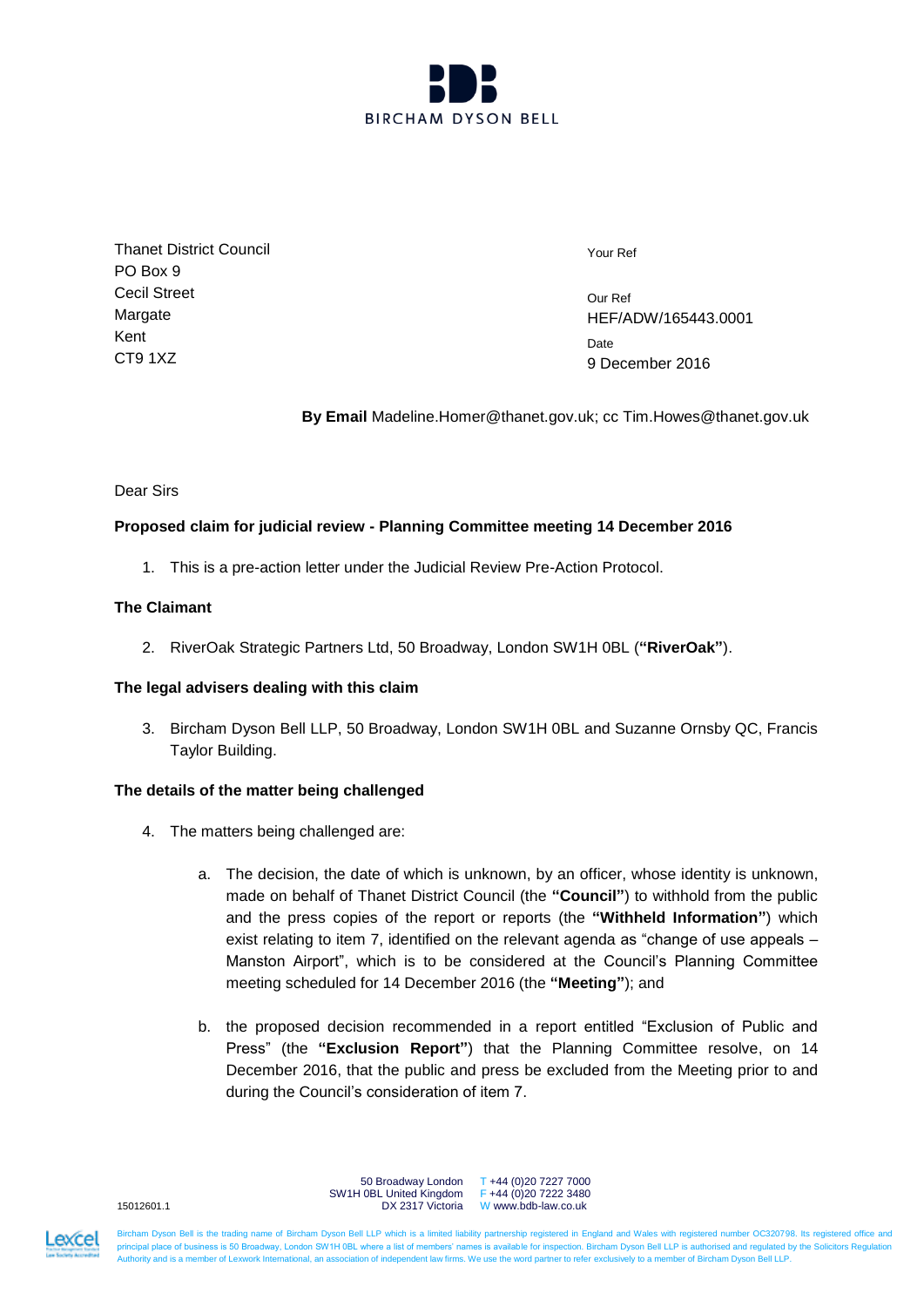

5. The agenda for the Meeting and the accompanying Exclusion Report were published on 6 December 2016.

#### **The details of any interested parties**

6. Stone Hill Park Limited of Innovation House, Innovation Way, Discovery Park, Sandwich, Kent CT13 9FF (formerly Lothian Shelf (718) Limited) (**"Lothian"**).

### **The issue**

- 7. In May 2015, Lothian, which owns the Manston Airport site, submitted applications for changes of use in respect of four buildings within the site, from sui generis/aviation use to general industrial and storage or distribution use. The Council rejected all four applications; Lothian has appealed those decisions (the **"Appeals"**). The Appeals are currently scheduled to be heard by way of a public inquiry commencing on 24 January 2017. RiverOak has been granted status as a Rule 6 party, and is therefore treated as a main party at that inquiry. The abandonment of Manston Airport for aviation uses and its development for alternative uses is a highly controversial matter upon which many interested parties wish to be heard.
- 8. RiverOak is preparing to apply for a Development Consent Order which would enable it to acquire the airport site and revive its use as an airport; consequently, it opposes the Appeals.
- 9. Item 7 relates to the Appeals.
- 10. In the Exclusion Report an officer of the Council has recommended, under s100A(4) of the Local Government Act 1972 (as amended) (the **"Act"**), that the public be excluded from the discussion of item 7, on the basis that it is likely to involve the disclosure of "exempt information".
- 11. The Council has identified item 7 as disclosing exempt information under Paragraph 3 ('Information relating to the financial or business affairs of a particular person') and Paragraph 5 ('Information in respect of which a claim to legal professional privilege could be maintained in legal proceedings') of Part 1 of Schedule 12A of the Act.
- 12. The Council has also decided, in accordance with s100B(2) of the Act, not to allow public inspection of the Withheld Information, on the basis that the part of the meeting which relates to item 7 is likely not to be open to the public.
- 13. With regard to the Withheld Information, at paragraph 4.1 of the Exclusion Report, the Council states that: *"disclosure of the information contained within the report would certainly prejudice the Council's case and increase the risk of costs being awarded against the Council in respect of the planning appeal to which the information relates"*. The Exclusion Report then asserts at paragraph 4.2 that the public interest is therefore served by non-disclosure.
- 14. Clearly this "explanation" is wholly inadequate. There is no explanation as to why, whilst the Council's interests may be served by withholding the information, the public interest is also served by that information being withheld. The Council's interests are not synonymous with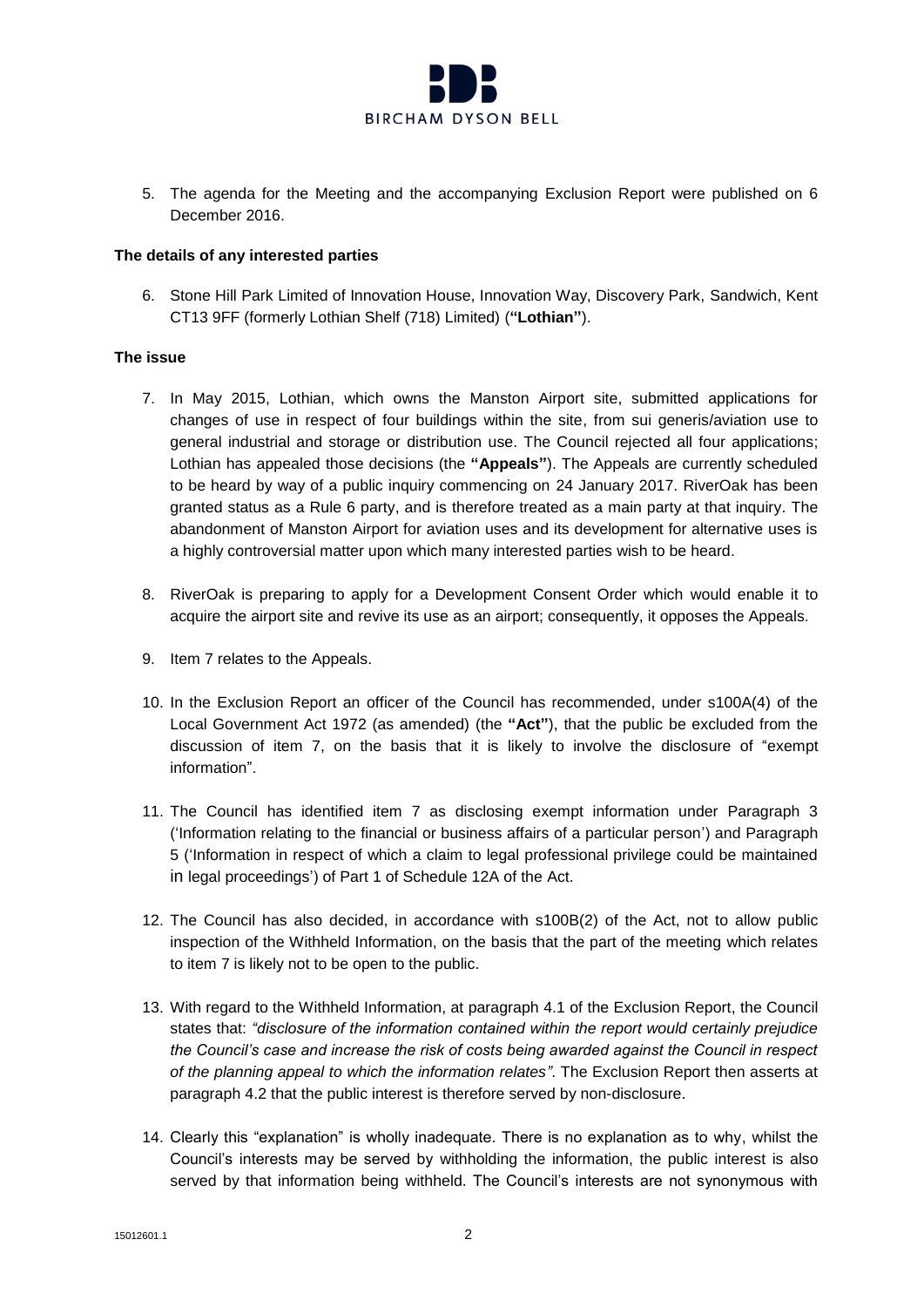

the public interest. Indeed given the level of interest in this matter and the numerous interests of those engaged with it, it is difficult to see how any decision other than one to disclose the information could be rational.

- 15. Moreover, the fact that the information contained in the Withheld Information may prejudice the Council's case and increase the risk of costs being awarded against it, does not, in itself, explain why the information falls within either paragraph 3 or 5 of Part 1 of Schedule 12A of the Act. The Council has failed to explain how this information relates to either (i) the financial or business affairs of a particular person or (ii) information in respect of which a legal professional privilege claim could be maintained in legal proceedings. It must provide rational and clear reasoning why the relevant information is "exempt information" pursuant to the Act. Failure to do so renders the decision unlawful.
- 16. Furthermore, there is no explanation in the Exclusion Report of why the totality of the Withheld Information constitutes exempt information in accordance with the categories referred to above. The Council's use of the Act to effect a blanket exclusion of the public from every aspect of the Council's deliberations regarding these Appeals is plainly unlawful.
- 17. Any decision taken by the Council in respect of the Appeals following a deliberation process from which the public is excluded entirely and in respect of which all substantive information is withheld is procedurally unfair. RiverOak's interests are potentially affected by the outcome of any consideration of the Appeals, and it will have been prevented from understanding the matters that are now being raised in relation to the Appeals, and from making any appropriate representations in relation to those matters, as will all other interested parties.
- 18. We refer to Sullivan J's comments in *Saunders v Tendring DC and Barratt Homes Ltd* [2003] EWHC 2977 (Admin) (a case in which a council excluded the public from part of its considerations regarding a planning appeal, with the effect that the local objectors' appointed representative, Mr Kirkman, was unable to make representations):

*"64. […] The provisions of sections 100A(4) and 100B(2) do not apply in a vacuum. In deciding whether and how to operate those provisions, which confer a discretion, a local planning authority must not lose sight of the underlying requirement that what is done should be procedurally fair to the applicant for planning permission and to third parties who support or oppose the development.*

*65. Whatever the scope of paragraph 12, it was manifestly unfair to deal with the defendant's safety objection (insofar as it was dealt with at all) solely in a confidential report which was considered in closed session from which the public, including Mr Kirkman, were excluded. I do not suggest that the procedure adopted was deliberately unfair, but that was the practical effect of the way in which the subject matter was split between the public and the confidential reports. In effect, the merits of the defendant's earlier objection to 77 dwellings on the site were dealt with (insofar as they were dealt with at all) behind Mr Kirkman's back. His opportunity to make representations was limited (understandably given the amount of business with which the Development* Control Committee had to deal), but he could not hope to make effective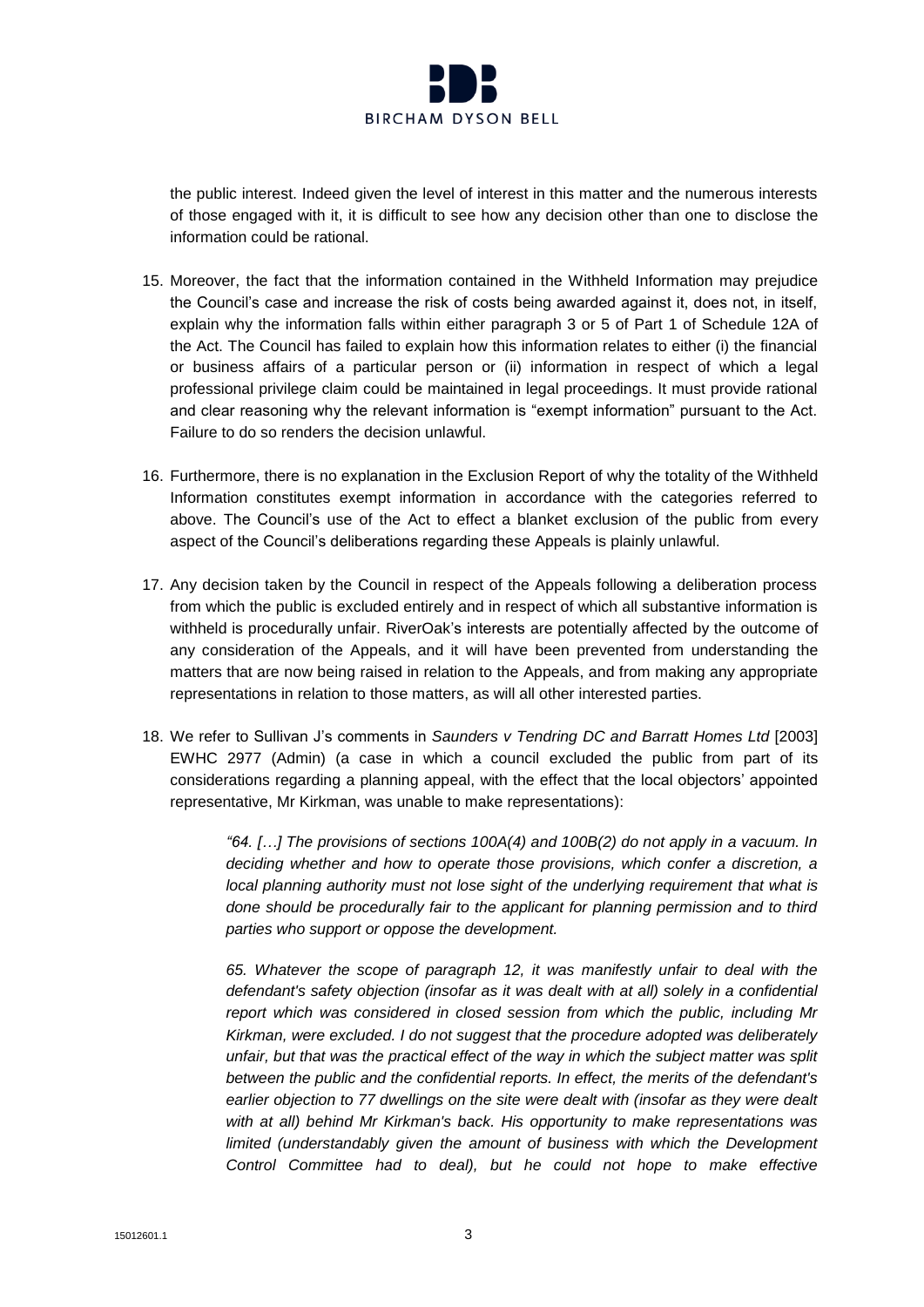

*representations if a major part of the case against the development on the merits was not referred to at all in the public part of the proceedings."*

19. In short, the Council must explain clearly why all the information is exempt information, why it is in the public, rather than the Council's, interest to withhold that specifically identified exempt information, and why overall the approach being taken by the Council is procedurally fair to all interested parties.

#### **The details of the action that the defendant is expected to take**

- 20. The Council is expected to:
	- a. release the Withheld Information to the press and public:
		- i. in its entirety; or
		- ii. failing that, excluding only specific elements which can properly be considered to be "exempt information" in accordance with the Act, providing a full explanation of its reasons for so classifying those elements;
	- b. postpone the Meeting until the public has been given appropriate time to consider the contents of the Withheld Information, which must be no less than five working days from the date of its publication; and
	- c. hold the Meeting in public:
		- i. in its entirety; or
		- ii. failing that, dealing in private session only with such elements as have been properly shown to relate to "exempt information" in accordance with the Act.

# **ADR proposals**

21. RiverOak is willing to engage in discussions and negotiations with the Council as appropriate, though it reserves the right to proceed with its proposed judicial review should the Council fail to confirm by the deadline set out below that it will not, pending resolution of the issues set out above, proceed with the Meeting on 14 December 2016.

#### **The details of any documentation / information sought**

- 22. Please provide:
	- a. a copy of the Withheld Information in its entirety; or
	- b. failing that, a copy of the Withheld Information less any specific elements which can properly be considered to be "exempt information" in accordance with the Act, providing a full explanation of your reasons for so classifying those elements.